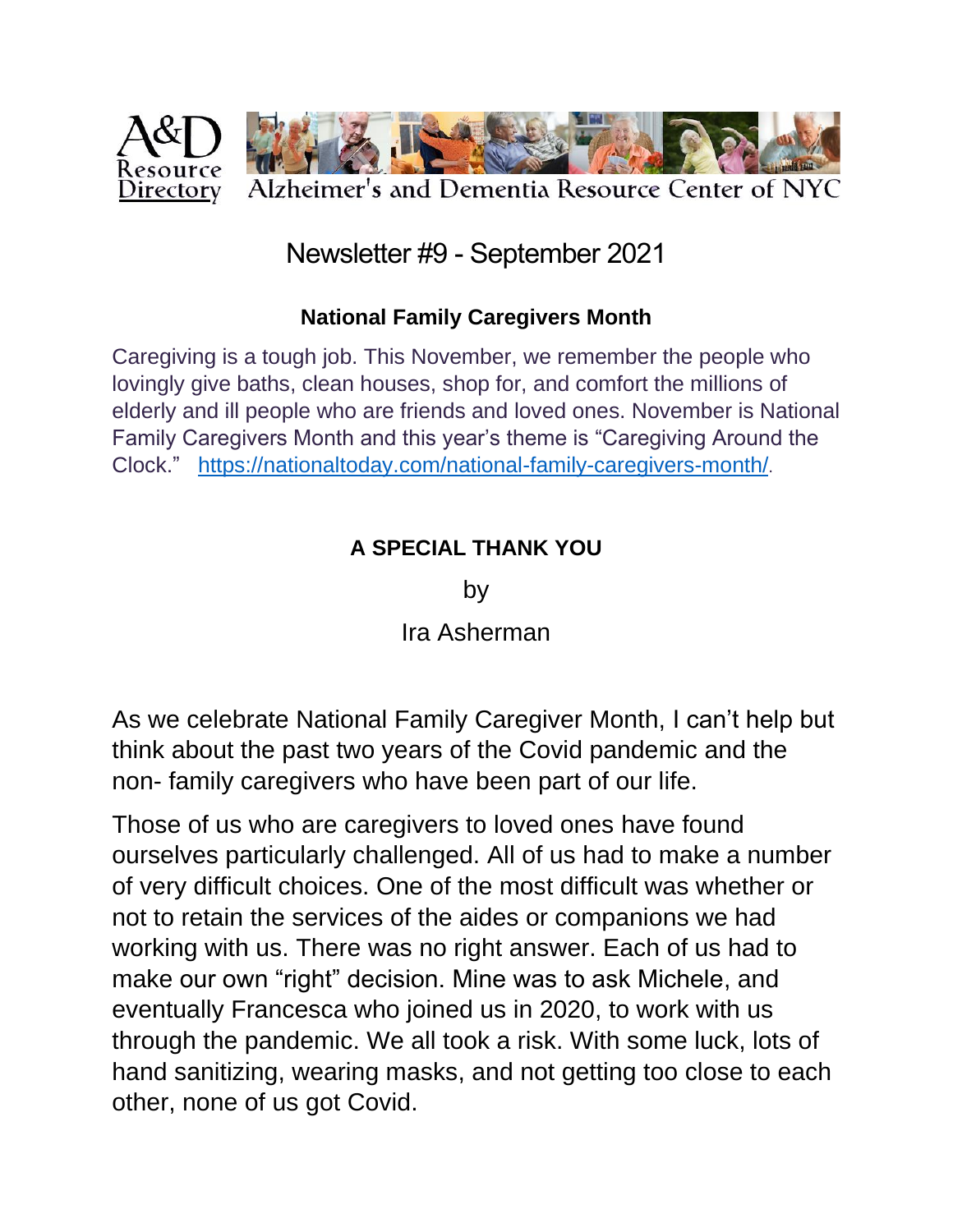I do not think I fully appreciated all that Michele and Francesca did ---- nor the importance that non-family caregivers play in our lives and the wellbeing of those we care for. This note is my way of saying thank you to Michele, Francesca, and the many non – family caregivers who put their own well-being at risk to help us care for our loved ones. They are an extraordinary group of people who have made a very profound difference in our lives and those of our loved ones. Yes, they get paid, but money in no way equals the care, consistency, and kindness. Thank you and know that you are deeply appreciated.

# **Caregiver Stories**

A series of personal stories by spouses, children and grandparents,

- Artist Portrait: Scotty Perry ["When Artists Become Caregivers"](https://dementiaspring.org/featured-artist/scotty-perry/)
- [An Alzheimer's Love Story: The First Day of the Rest of My Life](https://www.youtube.com/watch?v=0T6UbR-pR6U&t=71s)

[Dementia Couple's Remarkable Story of Love, Commitment and an](https://www.youtube.com/watch?v=OiyYgcWEsY8)  [Unusual Bicycle](https://www.youtube.com/watch?v=OiyYgcWEsY8)

A Marriage [to Remember | Alzheimer's Disease Documentary](https://www.youtube.com/watch?v=PZu51MnqfF4)

[Life Goes On: Living with Alzheimer's](https://www.youtube.com/watch?v=HqJJwmlMr9s)

[Into the Fog: Living with Early Onset Alzheimer's Disease](https://www.webmd.com/alzheimers/video/into-the-fog)

## **Caregiver Support Materials**

A series of sites that provide training materials for Caregivers.

<https://www.healthline.com/health/alzheimers-disease/>.

<https://www.uclahealth.org/dementia/caregiver-education-videos/>,

<https://training.mmlearn.org/caregiver-training-videos/topic/alzheimers>.